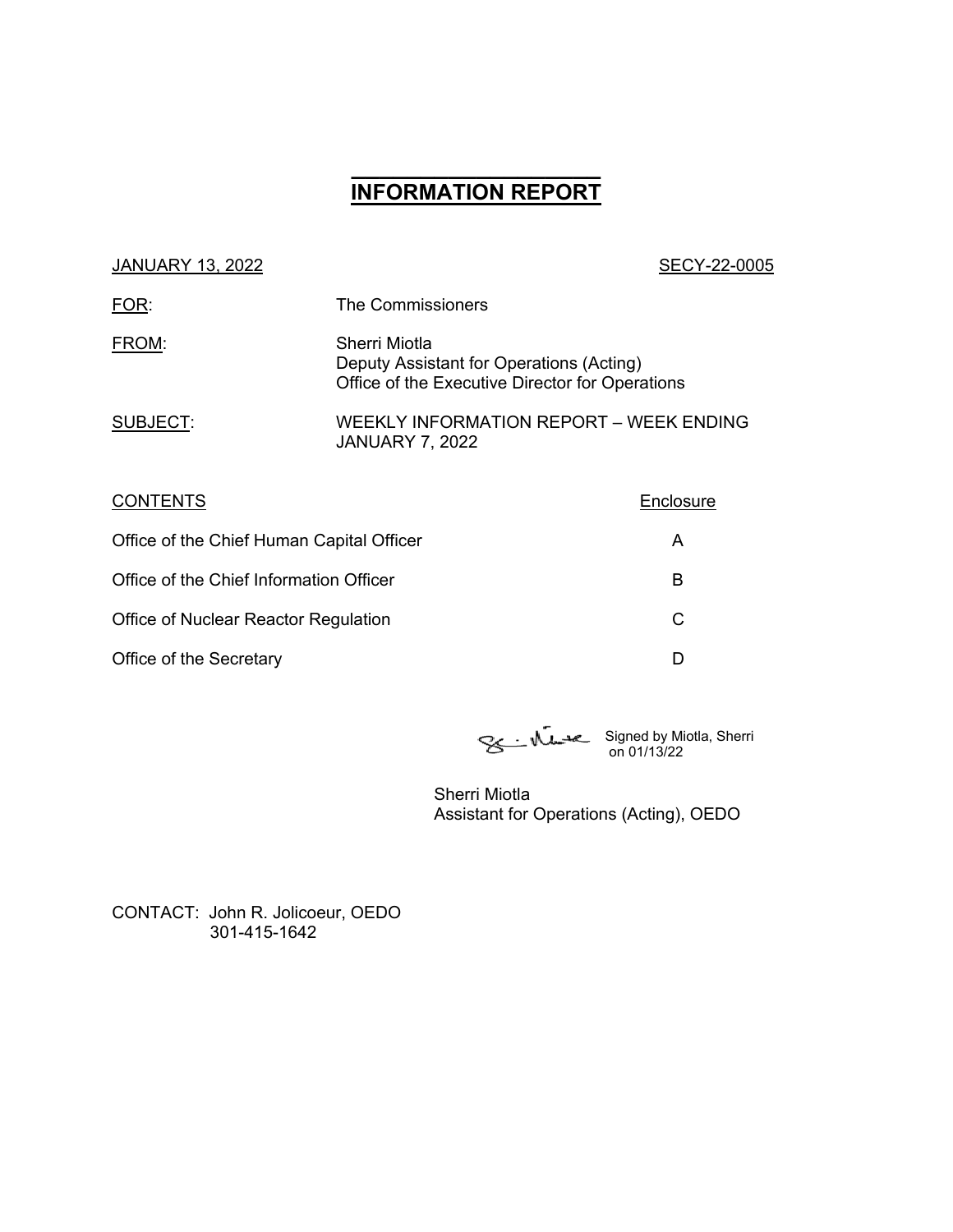# SUBJECT: WEEKLY INFORMATION REPORT – WEEK ENDING JANUARY 7, 2022, DATED JANUARY 13, 2022

### **DISTRIBUTION**:

EDO R/F AO R/F

| <b>ADAMS Accession No:</b> | ML22013A705 | *via e-mail |  |
|----------------------------|-------------|-------------|--|
| <b>OFFICE</b>              | <b>OEDO</b> | OEDO/AO     |  |
| <b>NAME</b>                | JJolicoeur  | SMiotla     |  |
| <b>DATE</b>                | 1/13/2022   | 1/13/2022   |  |
| .                          |             |             |  |

 **OFFICIAL RECORD COPY**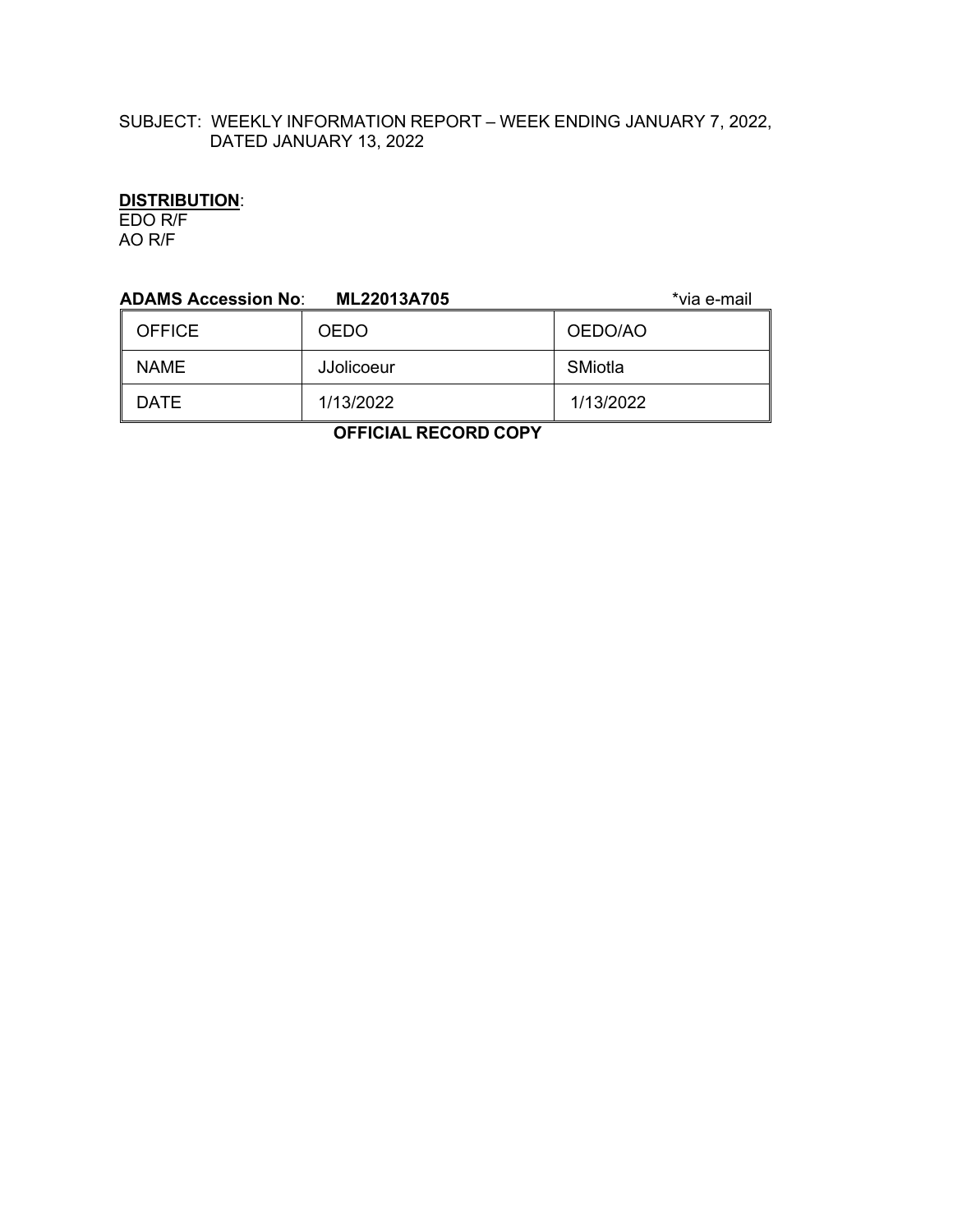# **Office of the Chief Human Capital Officer (OCHCO) Items of Interest Week Ending January 7, 2022**

| <b>ARRIVALS</b>        |                                    |            |  |
|------------------------|------------------------------------|------------|--|
| COPELAND, JUSTIN       | <b>REACTOR INSPECTOR</b><br>$R-II$ |            |  |
| <b>RETIREMENTS</b>     |                                    |            |  |
| <b>NONE</b>            |                                    |            |  |
| <b>DEPARTURES</b>      |                                    |            |  |
| MONTECALVO, MICHAEL T. | SENIOR REACTOR ANALYST             | <b>NRR</b> |  |
| SAYEEDA, NAFISA NMN    | INTERNATIONAL RELATIONS SPECIALIST | <b>RES</b> |  |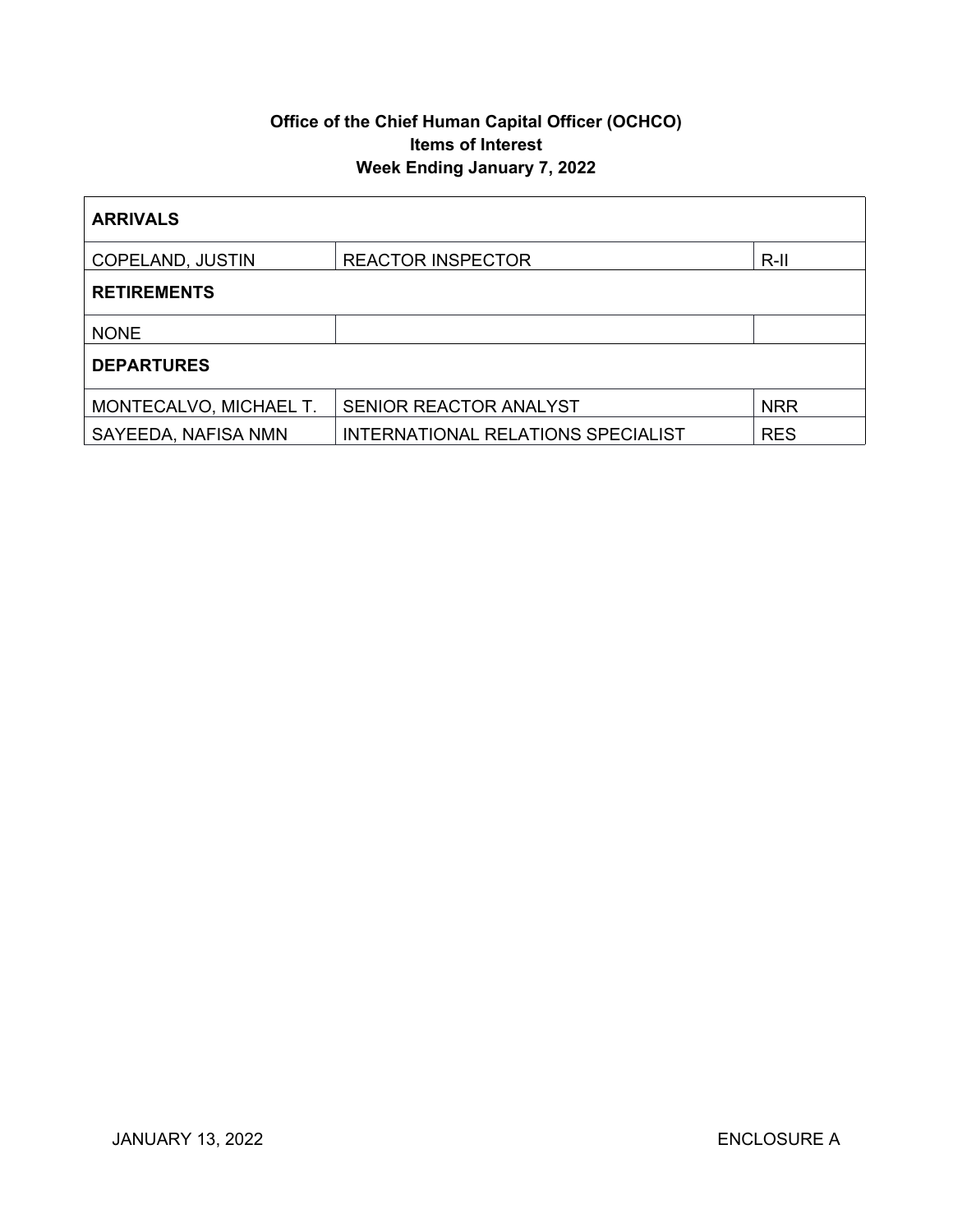#### **Office of the Chief Information Officer (OCIO) Items of Interest Week Ending January 7, 2022**

Freedom of Information Act (FOIA) and Privacy Act (PA) Requests, Appeals, and Consultations Received During the Period of January 3 – January 7, as submitted by requester

| <b>Tracking</b><br><b>Number</b> | Requester's<br><b>Name</b> | Requester's<br>Organization | <b>Request Description</b>                                                                                                                                                                                                                                                                                                                                                                                                                                                                                                                                                                                                                                                      | <b>Received</b><br><b>Date</b> |
|----------------------------------|----------------------------|-----------------------------|---------------------------------------------------------------------------------------------------------------------------------------------------------------------------------------------------------------------------------------------------------------------------------------------------------------------------------------------------------------------------------------------------------------------------------------------------------------------------------------------------------------------------------------------------------------------------------------------------------------------------------------------------------------------------------|--------------------------------|
| 2022-<br>000054                  |                            |                             | $\mathbf{1}$                                                                                                                                                                                                                                                                                                                                                                                                                                                                                                                                                                                                                                                                    |                                |
| 2022-<br>000055                  | Marc Cecotti               | The Drive                   | All records including internal emails,<br>emails with other agencies, incident<br>reports, pictures, pertaining to a UAS<br>[Unmanned Aircraft Systems]<br>incident that occurred on 11 August<br>2021 in the vicinity of Peach Bottom<br>Nuclear Facility. An incident report<br>released by the FAA [Federal<br>Aviation Administration] provides the<br>following details: "PRELIM INFO<br>FROM FAA OPS: YORK, PA/UAS<br><b>INCIDENT/LATE REPORT-</b><br>0452E/HARRISBURG INTL ATCT<br>RECEIVED A REPORT FROM<br>PEACH BOTTOM NUCLEAR<br><b>FACILITY OF A BLACK</b><br>TRIANGULAR SHAPED UAS AT<br>300 FEET. NO IMPACT TO NAS<br>REPORTED. NO LEO<br>NOTIFICATION REPORTED." | 01/04/2022                     |
| 2022-<br>000056                  | <b>Marcus</b><br>Hensel    | Bethany<br>College          | Any and all documents, including but<br>not limited to reports, investigations,<br>and (external and internal)<br>memoranda, regarding the exposure<br>of Douglas Crofut (January of 1981<br>in Okmulgee County, Oklahoma)                                                                                                                                                                                                                                                                                                                                                                                                                                                      | 01/05/2022                     |
| 2022-<br>000057                  | <b>Allia Heikal</b>        |                             | Where is the main use of nuclear<br>energy used in the us?                                                                                                                                                                                                                                                                                                                                                                                                                                                                                                                                                                                                                      | 01/05/2022                     |
| 2022-<br>000058                  | Edaan<br>Friedman          |                             | Information on the old siren system<br>for the San Onofre Nuclear<br>Generating Station. This system was<br>around from the early 1980s up until<br>2005 or 2006. Any audio or video<br>recordings of the old sirens, and<br>documents on the system would be<br>highly appreciated too                                                                                                                                                                                                                                                                                                                                                                                         | 01/07/2022                     |

<sup>1</sup> 2022-000054 – Request permanently deleted as requested submitted in error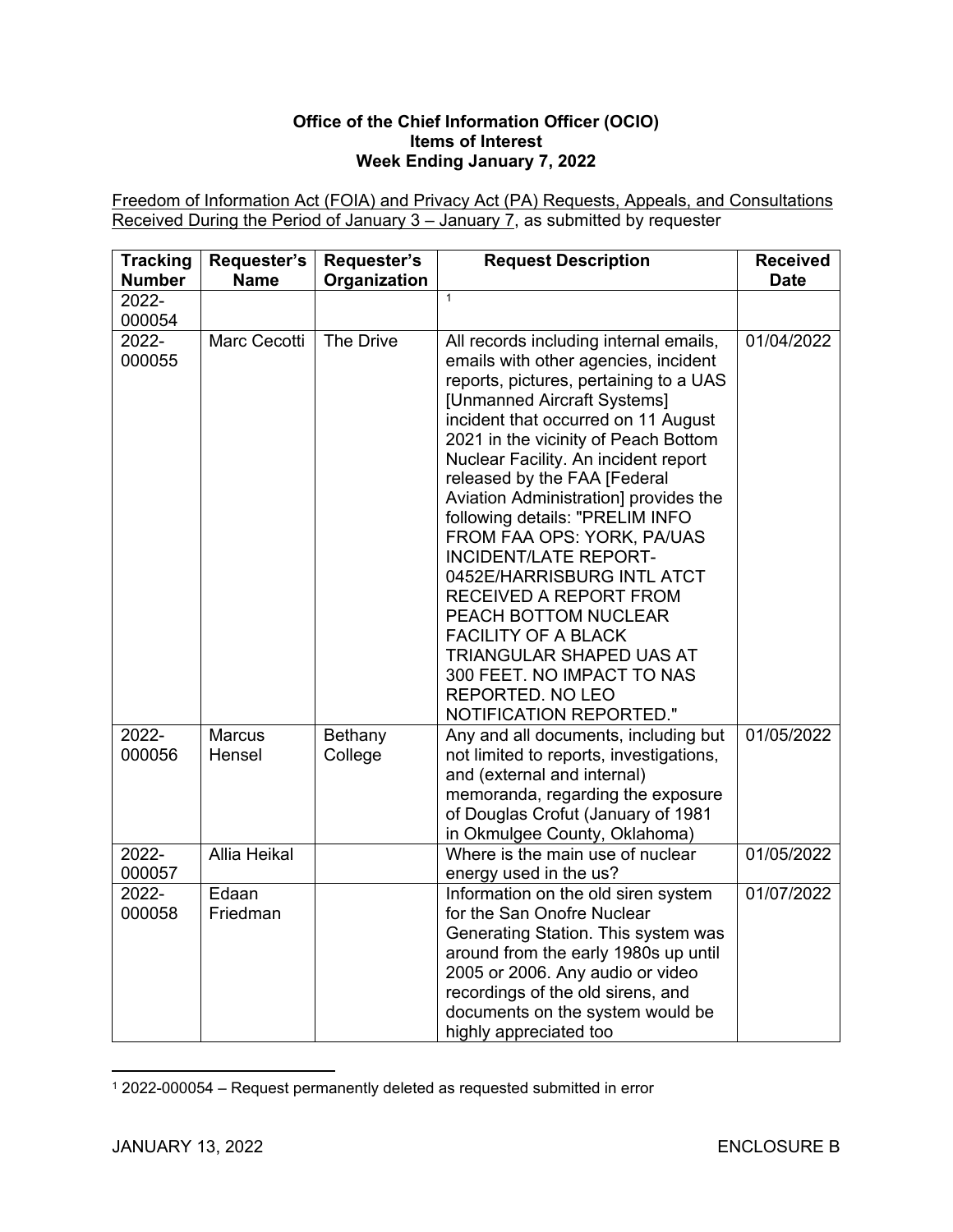#### **Office of Nuclear Reactor Regulation (NRR) Items of Interest Week Ending January 7, 2022**

#### **NRC Issues Exemption for Work Hour Controls for Salem and Hope Creek**

On January 7, the U.S. Nuclear Regulatory Commission (NRC) granted an exemption (Agencywide Document Access and Management System (ADAMS) Accession No. ML22005A323) to PSEG Nuclear LLC for its request for a temporary exemption, dated January 5 (ADAMS Accession No. ML22005A364), from specific requirements of Title 10 of the Code of *Federal Regulations* (10 CFR) Part 26, "Fitness for Duty Programs," Section 26.205, "Work hours," for Hope Creek and Salem. This exemption is related to COVID-19. The staff reviewed the proposed exemption and determined that pursuant to 10 CFR 50.26, the exemption is authorized by law, will not endanger life or property or the common defense and security, and is otherwise in the public interest.

#### **NRC Hosts Public Meeting on Part 53 Rule Development**

On January 6, the staff held a public webinar on the NRC's development of the Part 53 preliminary proposed rule language for advanced nuclear reactors (ADAMS Accession No. ML21355A270). The NRC staff and stakeholders discussed preliminary proposed rule language for Part 26, "Fitness for Duty" and potential considerations for applying existing Part 26 rule language to fatigue management programs for future Part 53 facilities. The next Part 53 public meeting is scheduled for February 8 and will be focused on interacting with non-governmental organizations and others that may have not been able to fully participate in the rulemaking interactions to date.

#### **NRC Denies Oklo Custom Combined License Application**

On January 6, the NRC staff informed Oklo Inc. of the decision to deny the custom combined license application for the Aurora micro-reactor pursuant to the requirements of 10 CFR Part 2, "Agency Rules of Practice and Procedure," Section 2.108, "Denial of application for failure to supply information," and to not accept for docketing or provide further opportunity to supplement the revised topical reports on "Maximum Credible Accident Methodology" and "Performance-Based Licensing Methodology" (ADAMS Package No. ML21307A108). The NRC staff's Notice of Denial will be published in the Federal Register the week of January 10, 2022. Within 30 days after the date of publication in the Federal Register, Oklo may demand a hearing, and any person whose interest may be affected by the proceeding may file a petition for leave to intervene. The NRC staff has ceased all review activities on the Aurora custom combined license and the associated charge numbers have been closed.

#### **NRC Issues Final Safety Evaluation Report for North Anna Subsequent License Renewal**

On January 4, the staff issued the final safety evaluation report (ADAMS Accession No. ML21354A174) for the North Anna subsequent license renewal application. The overall 18-month review schedule for the North Anna Subsequent License Renewal Application is on track. The Advisory Committee on Reactor Safeguards full committee meeting will be held in February 2022, and the final decision on the renewed license is expected in April 2022.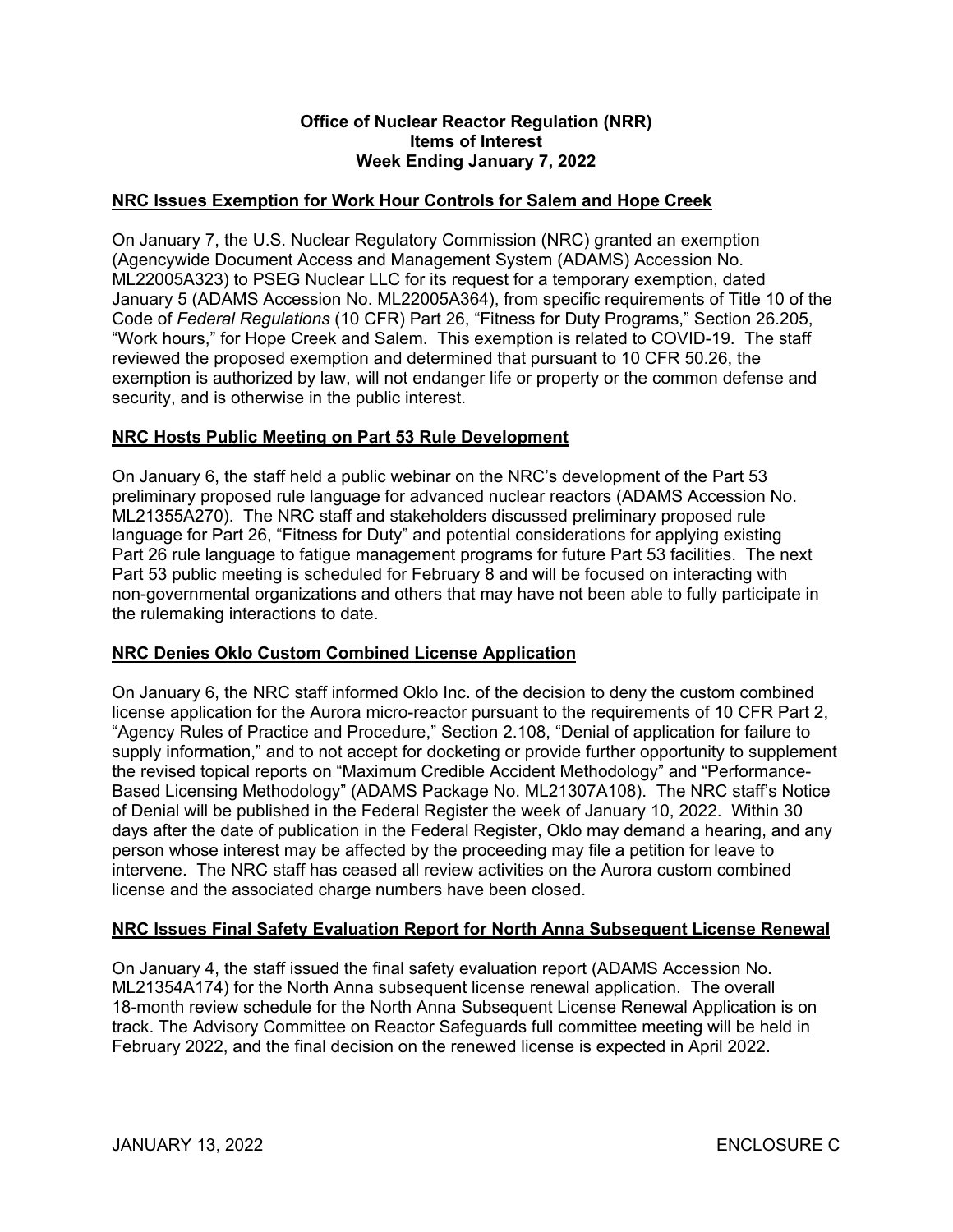## **NRC Issues Exemption for Work Hour Controls for Turkey Point**

On December 30, the NRC granted an exemption (ADAMS Accession No. ML21364A052) to Florida Power & Light Company for Turkey Point Nuclear Plant, Units 3 & 4, from specific requirements of 10 CFR Part 26, "Fitness for Duty Programs," Section 26.205, "Work hours." This exemption is related to COVID-19, partly due to the number of rising cases from omicron. The staff reviewed the proposed exemption and determined that pursuant to 10 CFR 26.9, the exemption is authorized by law, will not endanger life or property or the common defense and security, and is otherwise in the public interest.